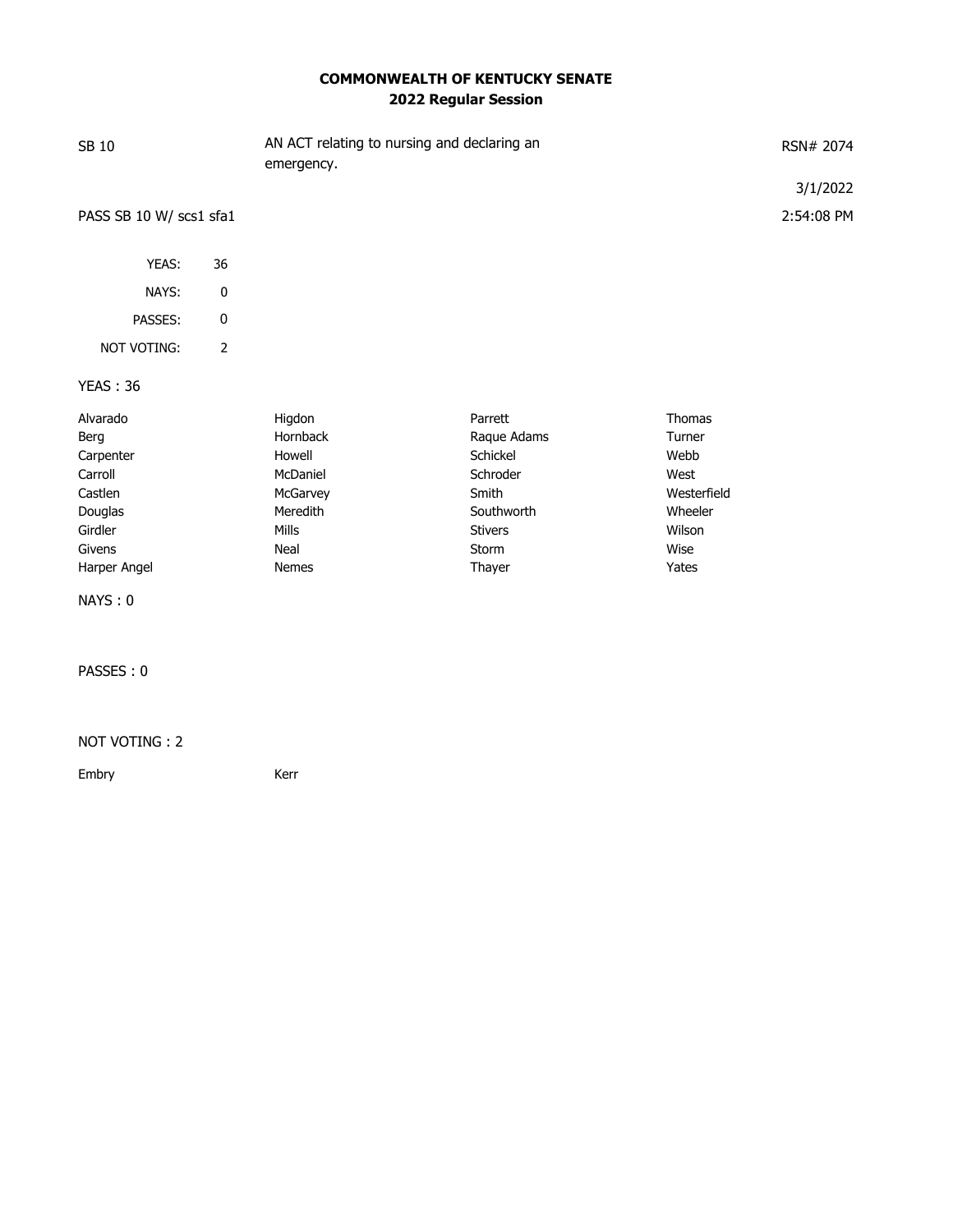## Commonwealth of Kentucky House of Representatives 2022 Regular Session

| SB 10           | AN ACT relating to nursing. EMERGENCY | <b>RCS# 372</b> |              |                        |
|-----------------|---------------------------------------|-----------------|--------------|------------------------|
|                 |                                       |                 |              | 3/23/2022              |
| Pass            |                                       |                 |              | 2:49:32 PM             |
| YEAS:           | 93                                    |                 |              |                        |
| NAYS:           | 1                                     |                 |              |                        |
| ABSTAINED:      | 0                                     |                 |              |                        |
| NOT VOTING:     | 6                                     |                 |              |                        |
| <b>YEAS: 93</b> |                                       |                 |              |                        |
| Baker           | Fischer                               | <b>Jenkins</b>  | Miles        | Santoro                |
| Banta           | Fister                                | Johnson         | Miller C     | Scott                  |
| Bechler         | Flannery                              | King            | Miller J     | Sharp                  |
| Bentley         | Fleming                               | Kirk McCormick  | Minter       | Smith                  |
| Blanton         | Flood                                 | Koch            | Moser        | Stevenson C            |
| Bojanowski      | Frazier Gordon                        | Koenig          | <b>Nemes</b> | Stevenson P            |
| Bowling         | Freeland                              | Kulkarni        | Osborne      | <b>Tackett Laferty</b> |
| <b>Branscum</b> | Fugate                                | Lawrence        | Palumbo      | Tate                   |
| <b>Bratcher</b> | Gentry                                | Lewis D         | Petrie       | Thomas                 |
| Bray            | Gooch                                 | Lewis S         | Pratt        | Timoney                |

| NAYS:1 |  |
|--------|--|
|        |  |

Donohue

ABSTAINED : 0

Elliott Imes Meredith

NOT VOTING : 6

| <b>Burch</b>     | Huff R | Pollock | Sheldon | White |
|------------------|--------|---------|---------|-------|
| <b>DuPlessis</b> |        |         |         |       |

Bridges Graham Lockett Prunty Tipton Brown Hale Maddox Rabourn Truett Calloway Hart Marzian Raymond Upchurch Cantrell Hatton Massey Reed Webber Decker Heath McCool Riley Wesley Dixon Heavrin McCoy Roberts Westrom Dossett Herron McPherson Rowland Wheatley Dotson Huff T Meade Rudy Willner